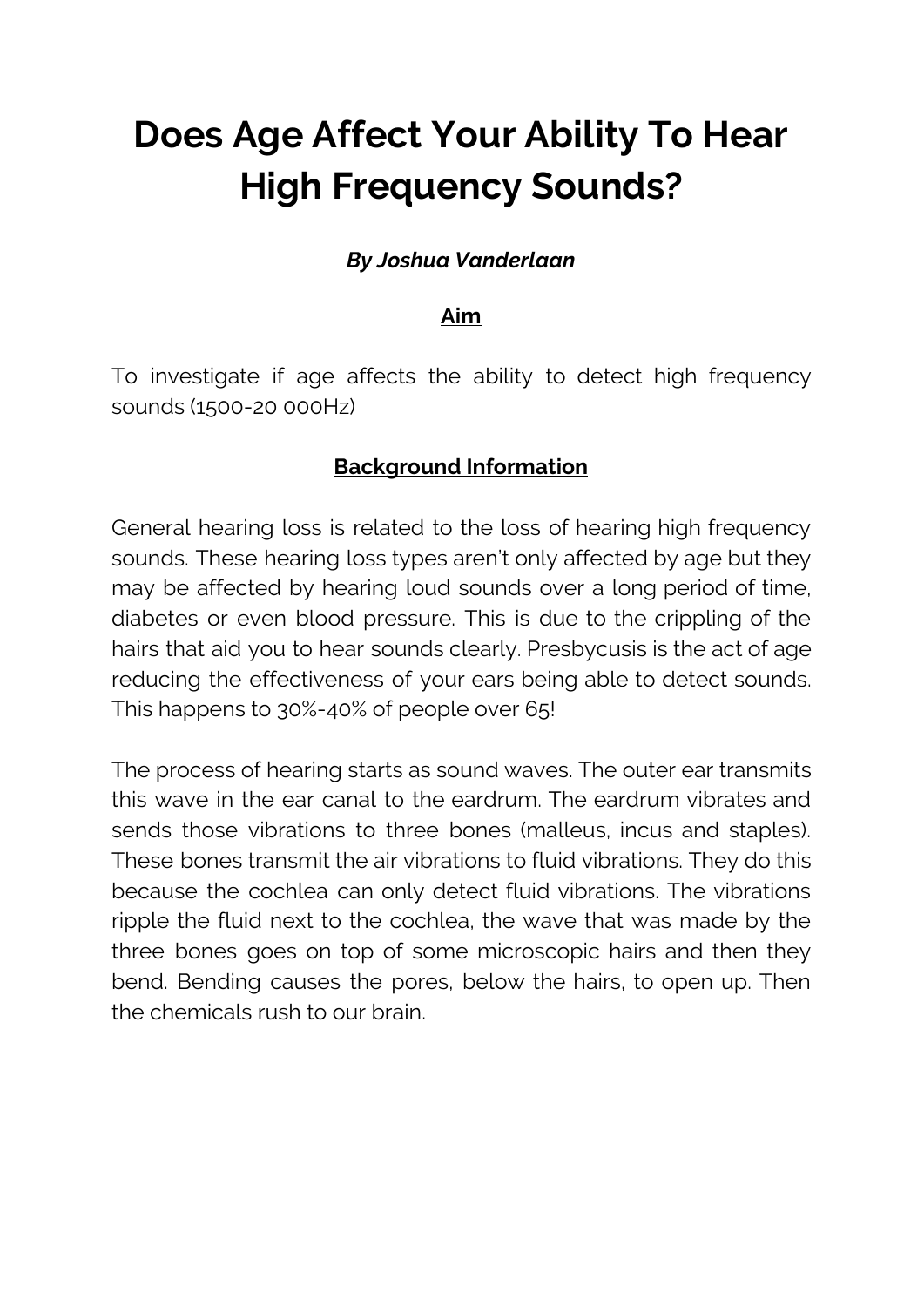

This diagram shows that the further away the hairs are from the apex, the higher the frequency of detection. The outer hairs you can see in the diagram are the hairs that you lose when you age. This normally occurs around the age of sixty and is not currently able to be restored medically or surgically. The people who experience Presbycusis may also have trouble hearing 'S' or 'H' since 'S' and 'H' have a higher pitch.

# **Hypothesis**

As people age, their ability to hear high frequency sounds (measured in Hz) decreases.

# **Risk Assessment**

The only danger of this experiment is that the test subject may experience some ringing in their ears after being exposed to the high frequencies. This will be a very minor issue since he or she will be wearing headphones, therefore the frequencies will not affect others.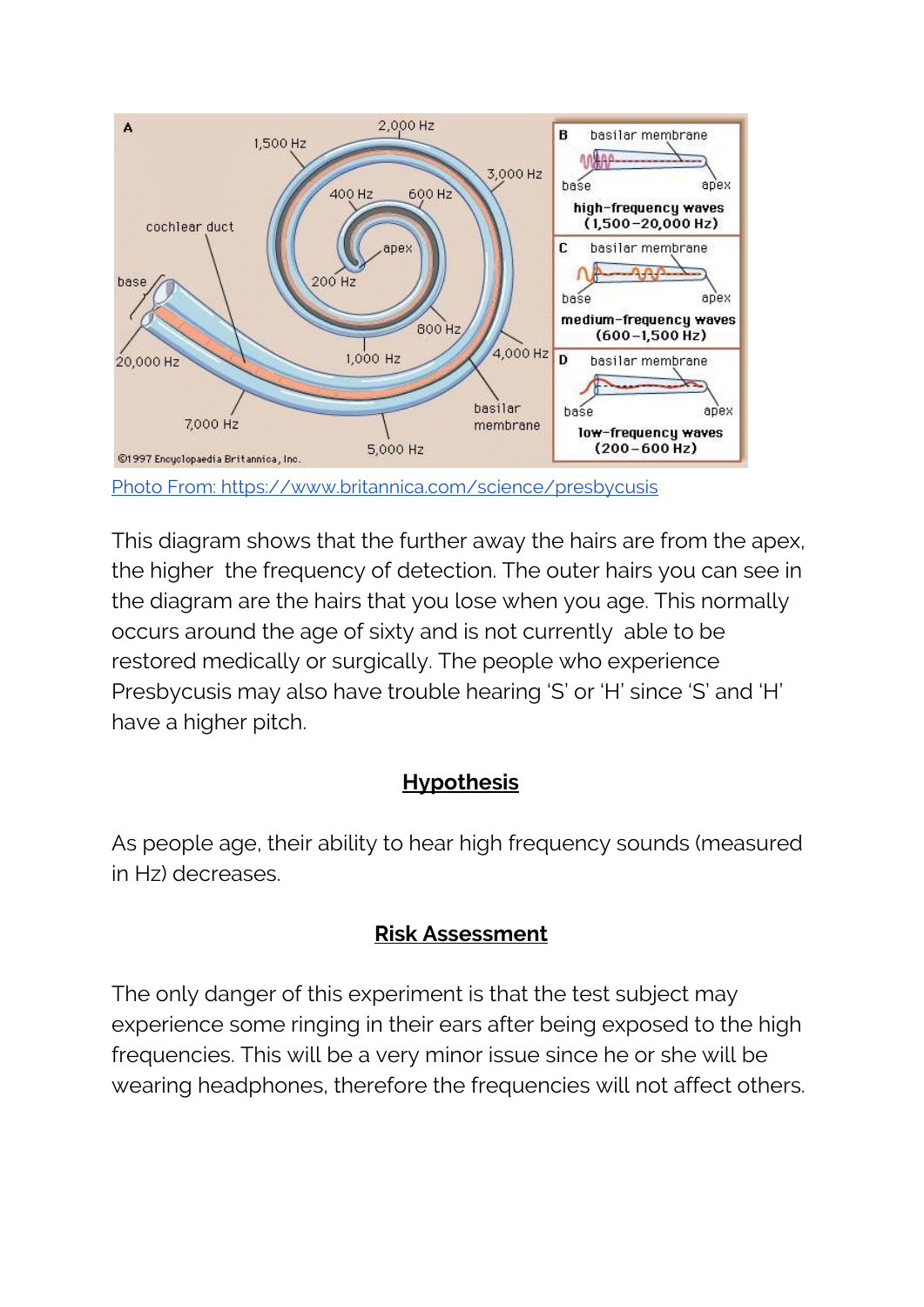#### **Materials/Equipment**

Equipment used:

- 45 Consent Forms
- A set of Sony Headphones
- My Chromebook
- YouTube videos for the frequencies

# **Method**

- 1. I decided to sample 45 people across 9 different age brackets 16 Male and 29 Female.
- 2. I made a document of who I was going to survey (family, friends, classmates and teachers) and put them into groups of 10-year age brackets.
- 3. I surveyed each member of the experiment using the following procedure:
- lasked them to consent to the experiment by signing the consent form (they did not have to participate in the experiment if they did not want to).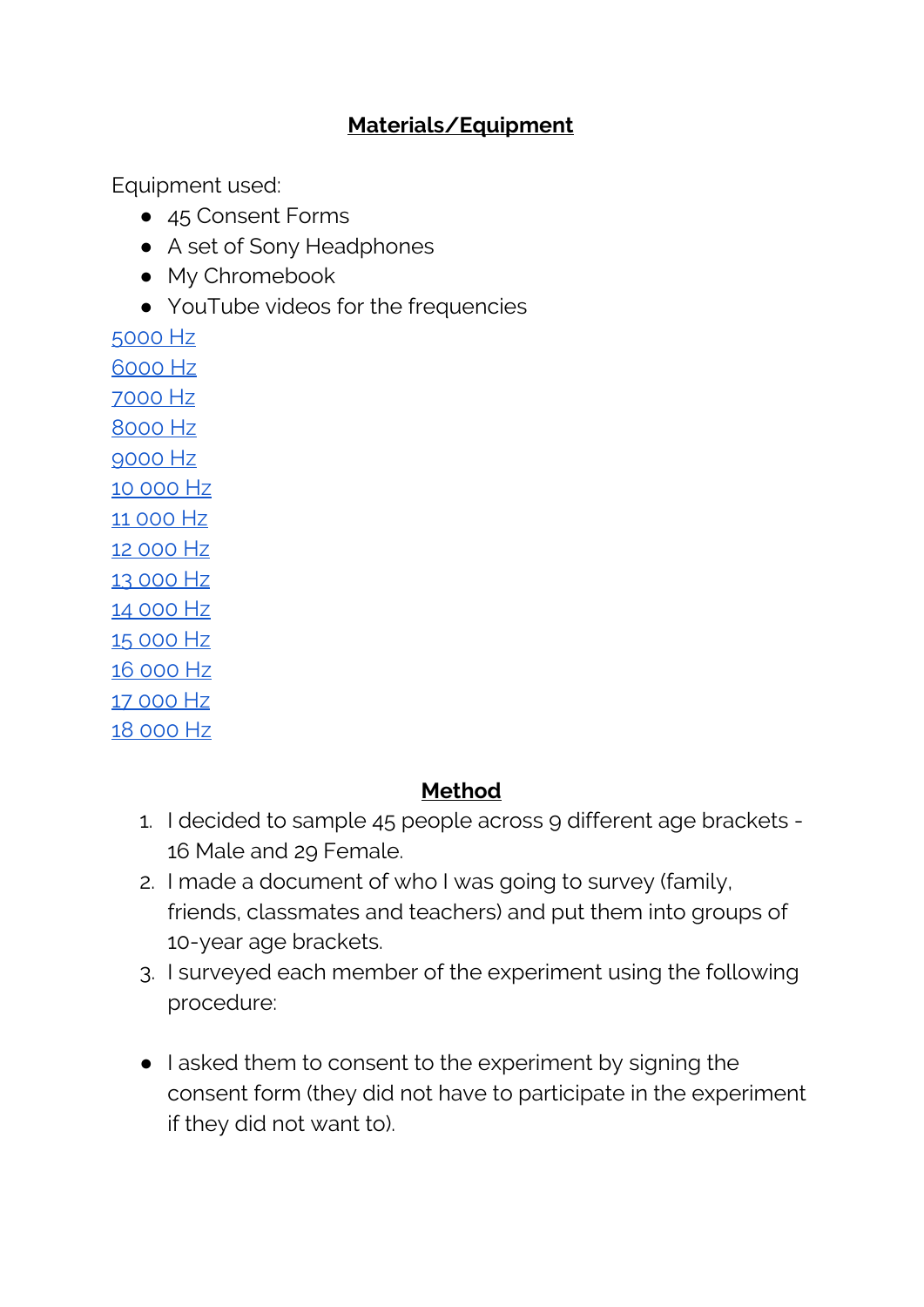- Once I had their consent, I asked them to put on the headphones and listen to a variety of frequencies that I used on my Chromebook from YouTube.
- After listening to each frequency they were asked if they could hear it (I used a few pretend (silent) frequencies to see if they were telling the truth-my control).
- I recorded the hertz (Hz) of their last frequency they could hear.

4. Using the summary table of data, I calculated the average highest frequency each age bracket could hear.

5. I then constructed a line graph of Age Bracket vs Average Highest Frequency Heard. I also constructed a scatter graph of individual test subjects Age vs Highest Frequency Heard.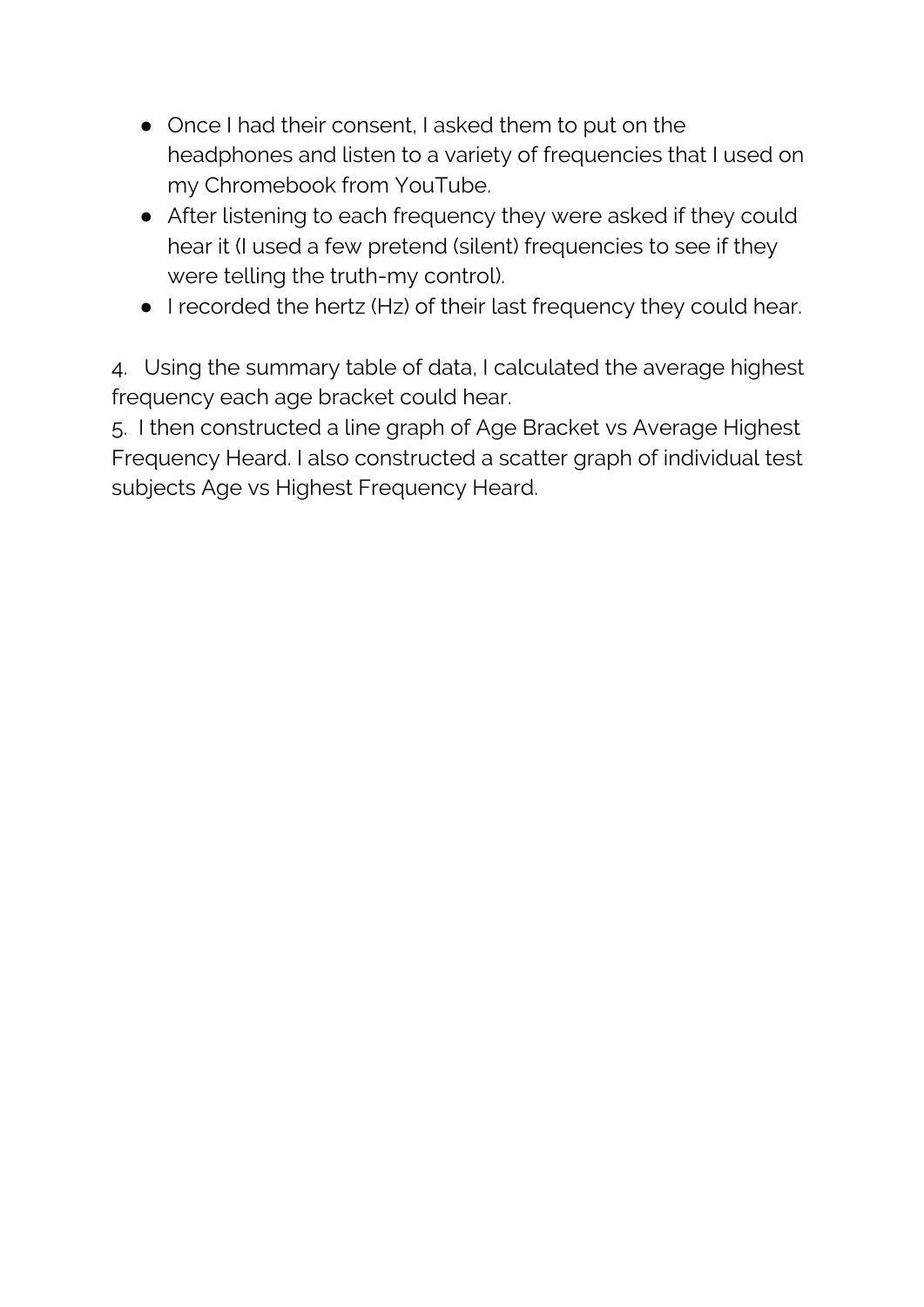# **Results Highest Frequency Heard**

| Age<br><b>Bracket</b> | Person 1                           | Person 2                         | Person 3                              | Person 4                           | Person 5                           |
|-----------------------|------------------------------------|----------------------------------|---------------------------------------|------------------------------------|------------------------------------|
| $1 - 10$              | Female                             | Female                           | Female                                | Female                             | Male                               |
|                       | 9 Year Old                         | 10 Year Old                      | 5 Year Old                            | 7 Year Old                         | 9 Year Old                         |
|                       | 18 000 Hz                          | 17 000 Hz                        | 19 000 Hz                             | 18 000 Hz                          | 17 000 Hz                          |
| $11 - 20$             | Female                             | Male                             | Male                                  | Male                               | Male                               |
|                       | 15 Year Old                        | 12 Year old                      | 12 Year Old                           | 12 year old                        | 12 Year Old                        |
|                       | 17 000 Hz                          | 18 000 Hz                        | 17 000 Hz                             | 18 000 Hz                          | 18 000 Hz                          |
| $21 - 30$             | Male                               | Female                           | Female                                | Male                               | Female                             |
|                       | 28 Year Old                        | 27 Year Old                      | 21 Year old                           | 22 Year Old                        | 22 Year Old                        |
|                       | 15 000 Hz                          | 16 000 Hz                        | 17 000 HZ                             | 17 000 Hz                          | 16 000 Hz                          |
| 31-40                 | Female                             | Female                           | Male                                  | Male                               | Female                             |
|                       | 39 Year Old                        | 35 Year Old                      | 38 Year Old                           | 34 Year Old                        | 31 Year Old                        |
|                       | 16 000 Hz                          | 16 000 Hz                        | 14 000 Hz                             | 15 000 Hz                          | 15 000 Hz                          |
| 41-50                 | Female<br>44 Year Old<br>16 000 Hz | Male<br>48 Year Old<br>16 000 Hz | Female<br>Age<br>unknown 13<br>000 Hz | Female<br>48 Year Old<br>16 000 Hz | Female<br>Age unknown<br>12 000 Hz |
| 51-60                 | Male                               | Male                             | Female                                | Female                             | Female                             |
|                       | 56 Year Old                        | 52 Year Old                      | 52 Year Old                           | 51 Year Old                        | Age unknown                        |
|                       | 10 000 Hz                          | 12 000 Hz                        | 11 000 Hz                             | 11 000 Hz                          | 18 000 Hz                          |
| 61-70                 | Male                               | Female                           | Female                                | Male                               | Female                             |
|                       | 63 Year Old                        | 62 Year Old                      | 62 Year Old                           | 61 Year Old                        | 64 Year Old                        |
|                       | 11 000 Hz                          | 9000 Hz                          | 12 000 Hz                             | 10 000 Hz                          | 11 000 Hz                          |
| 71-80                 | Female                             | Female                           | Male                                  | Female                             | Female                             |
|                       | 75 Year Old                        | 72 Year Old                      | 72 Year Old                           | 75 Year Old                        | 79 Year Old                        |
|                       | 8000 Hz                            | 9000 Hz                          | 7000 Hz                               | 9000 Hz                            | 8000 Hz                            |
| $81+$                 | Female                             | Male                             | Female                                | Female                             | Female                             |
|                       | 86 Year Old                        | 89 Year Old                      | 93 Year Old                           | 84 Year Old                        | 82 Year Old                        |
|                       | 7000 Hz                            | 5000 Hz                          | 4000 Hz                               | 6000 Hz                            | 8000 Hz                            |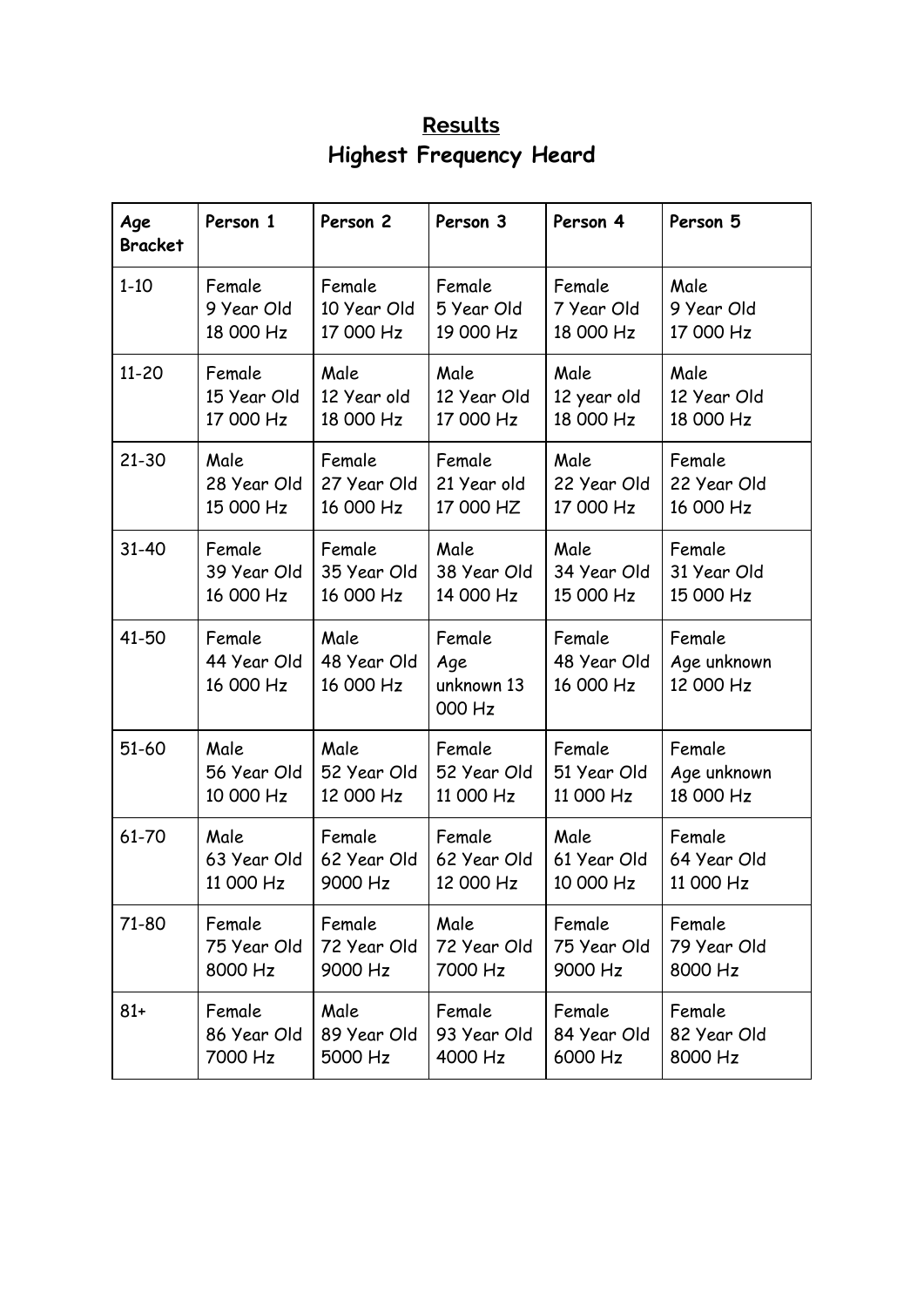| <b>Summary Of Results</b> |  |  |
|---------------------------|--|--|
|---------------------------|--|--|

| Age Bracket | Average Hz Of Highest<br><b>Frequency Heard</b> |
|-------------|-------------------------------------------------|
| $1 - 10$    | 17 800 Hz                                       |
| $11 - 20$   | 17 600 Hz                                       |
| $21 - 30$   | 16 200 Hz                                       |
| $31 - 40$   | 15 200 Hz                                       |
| 41-50       | 14 600 Hz                                       |
| 51-60       | 12 400 Hz                                       |
| 61-70       | 10 600 Hz                                       |
| 71-80       | 8200 Hz                                         |
| $81+$       | 6000 Hz                                         |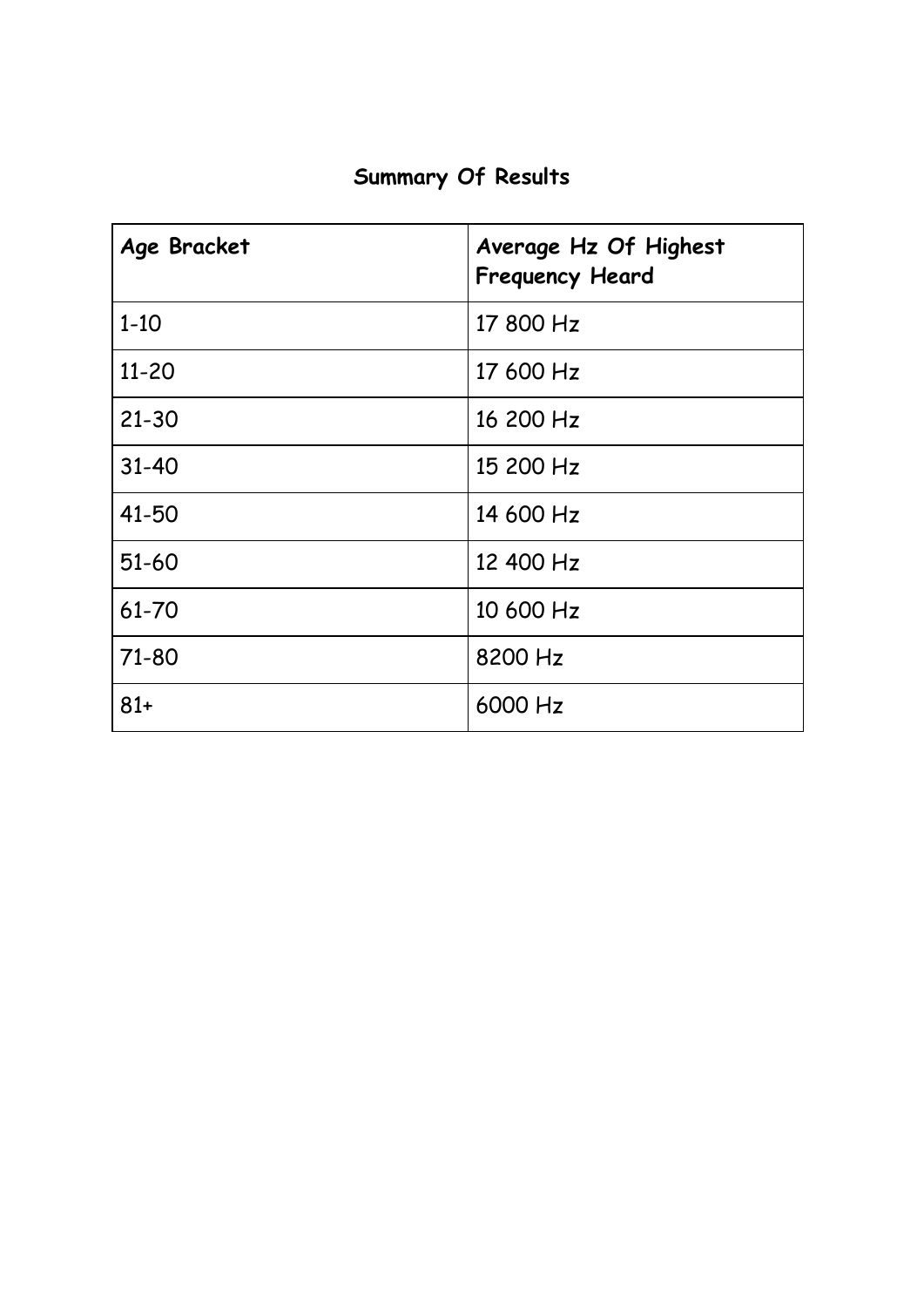*Line Graph*



**Age Bracket vs Average Highest Frequency** 

*Scatter Graph*

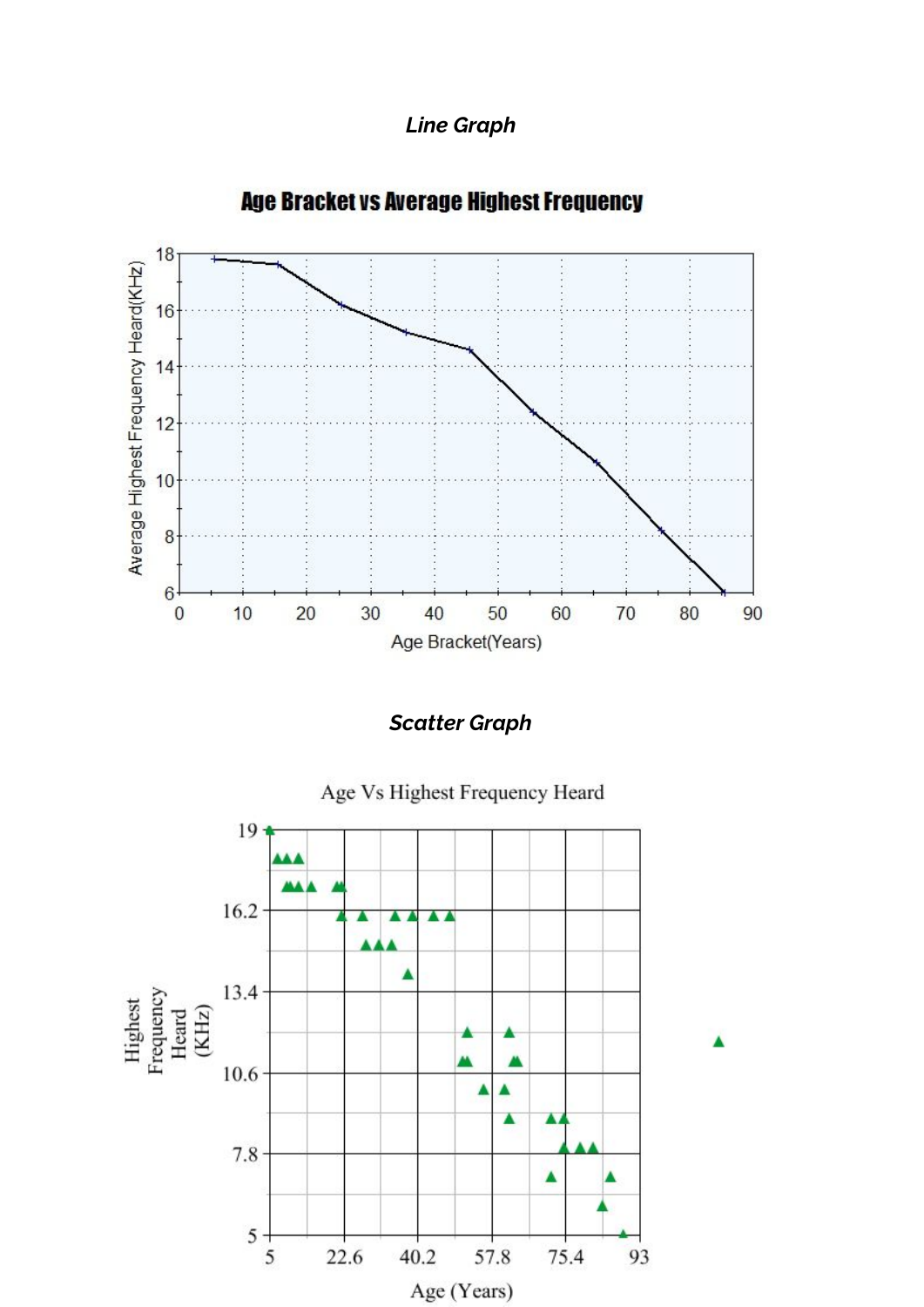#### **Discussion**

The results showed that as you age, you are not able to hear higher frequency sounds. The hypothesis was chosen to see if this scientific theory could be validated. That is, as you age you lose some hairs within the ear canal - these hairs enable people to detect high frequency sounds. My hypothesis was definitely supported as the amount of Hz people could hear deteriorated with age. This can be seen by looking at line graph above which shows a negative relationship between Age Bracket and Average Highest Frequency Heard - meaning that as age increases the number of Hz detected decreases. Similarly, the Scatter Graph above shows this same strong negative relationship with Age and Highest Frequency Heard, further supporting the hypothesis.

When organising the number of people to be surveyed, it was difficult to find five subjects to represent each of the age brackets, with the additional consideration of gender equality. There may have been some inaccuracy in data collection for people who experienced 'ringing' in their ears from listening to previous high frequencies. This may have led them to think that they could hear the next level of frequency when actually they may not have been able to. The collection of an individual's age was a sensitive issue for some. Hence, there were three people omitted from the Scatter Graph as their age was not revealed.

The results are reliable as I used the same set of headphones and the same YouTube videos for all of those surveyed. The experiment was valid as it did investigate whether or not age affected the ability to detect high frequency sounds. The data collected did show clearly that the aim was achieved.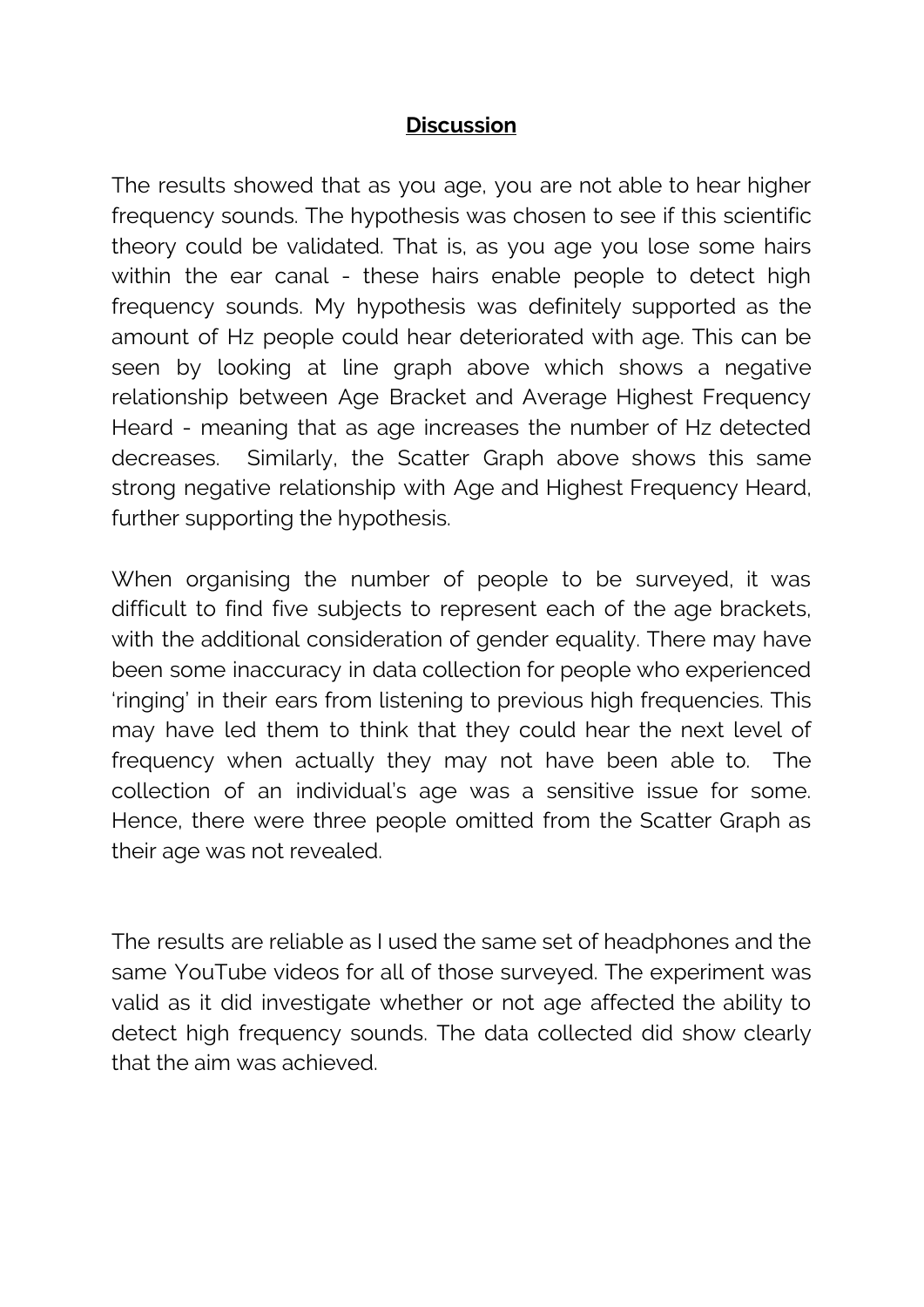In the real world these results can be used to raise awareness of older people experiencing hearing difficulties with high frequency sounds. Maybe a system could be created to make hearing tests compulsory from the age of 70, to ensure that individuals can hear certain types of high frequency alarms and sirens which are often used to indicate emergencies.

The sample size could have been larger with more people sampled in each age bracket. The cross-section could have been more equal across gender and more widely spread within the age brackets. This may have given a more accurate set of data overall. With the possibility of some people experiencing 'ringing' in their ears from the exposure to previous high frequencies, perhaps an extended break between each level of frequency test would improve the accuracy of the results.

#### **Conclusion**

The experiment involving 45 people, (16 Males and 25 Females) across nine different age brackets, concluded that as age increases the ability to detect high frequency sounds decreases. This is in support of the hypothesis.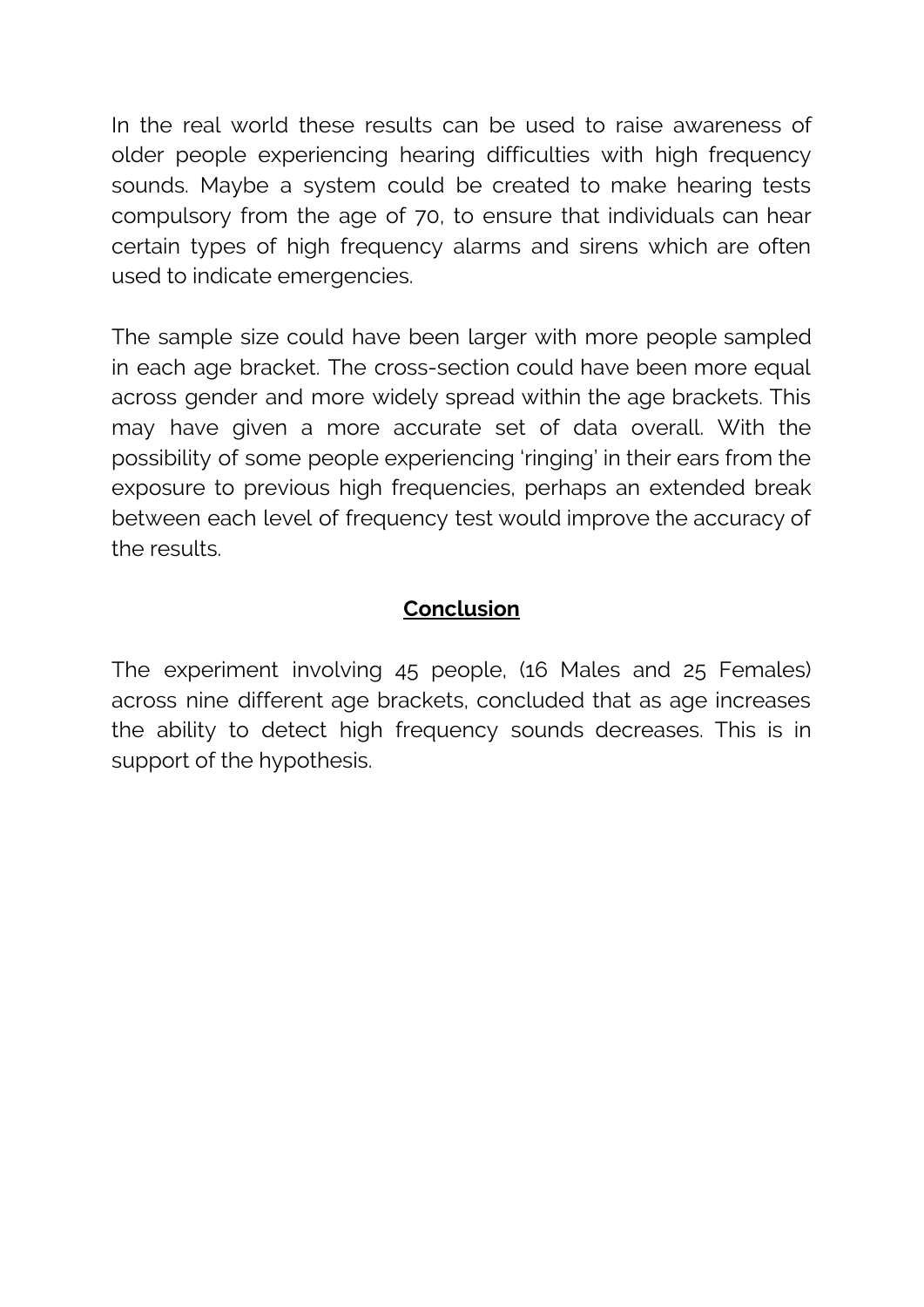# **Bibliography**

*Websites For Information:*

<https://www.britannica.com/science/presbycusis>

[https://biology.stackexchange.com/questions/27822/why-do-adults-lose-heari](https://biology.stackexchange.com/questions/27822/why-do-adults-lose-hearing-at-high-frequencies) [ng-at-high-frequencies](https://biology.stackexchange.com/questions/27822/why-do-adults-lose-hearing-at-high-frequencies)

<https://www.nidcd.nih.gov/health/age-related-hearing-loss>

[http://www.hopkinsmedicine.org/healthlibrary/conditions/otolaryngology/pre](http://www.hopkinsmedicine.org/healthlibrary/conditions/otolaryngology/presbycusis_85,P00463/) [sbycusis\\_85,P00463/](http://www.hopkinsmedicine.org/healthlibrary/conditions/otolaryngology/presbycusis_85,P00463/)

[https://my.clevelandclinic.org/health/articles/presbycusis-age-related-hearing](https://my.clevelandclinic.org/health/articles/presbycusis-age-related-hearing-loss) [-loss](https://my.clevelandclinic.org/health/articles/presbycusis-age-related-hearing-loss)

<https://hearnet.org.au/hearing-problems/presbycusis>

*YouTube Videos For The Frequencies:*